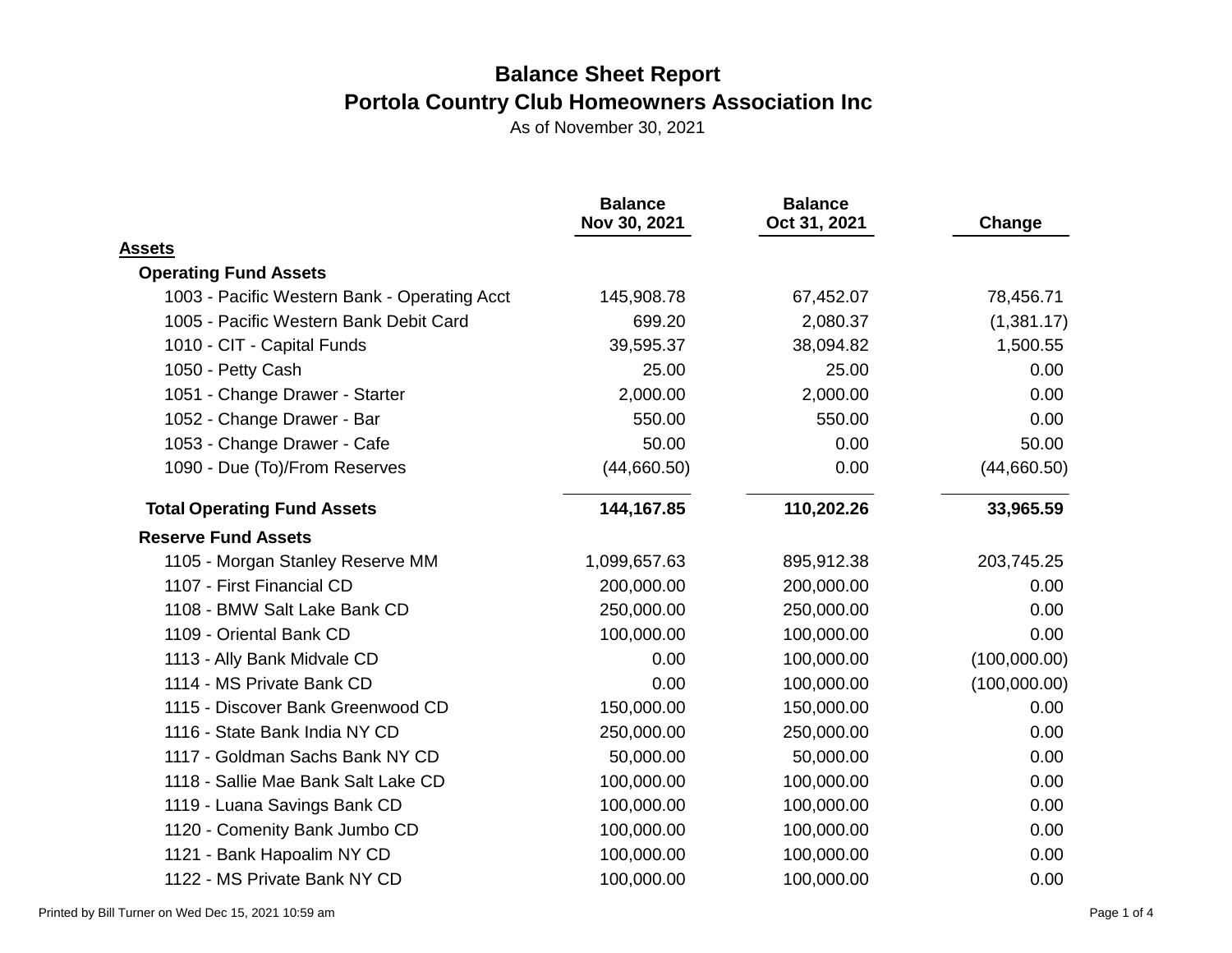|                                        | <b>Balance</b><br>Nov 30, 2021 | <b>Balance</b><br>Oct 31, 2021 | Change      |
|----------------------------------------|--------------------------------|--------------------------------|-------------|
| <b>Assets</b>                          |                                |                                |             |
| <b>Reserve Fund Assets</b>             |                                |                                |             |
| 1123 - MS Private Bk NY CD             | 100,000.00                     | 100,000.00                     | 0.00        |
| 1124 - Texas Exchange CD               | 150,000.00                     | 150,000.00                     | 0.00        |
| 1190 - Due (To)/From Operating         | 44,660.50                      | 0.00                           | 44,660.50   |
| <b>Total Reserve Fund Assets</b>       | 2,894,318.13                   | 2,845,912.38                   | 48,405.75   |
| <b>Account Receivables</b>             |                                |                                |             |
| 1280 - Accounts Receivable             | 109,448.29                     | 112,576.05                     | (3, 127.76) |
| 1285 - Accounts Receivable - Other     | 4,687.00                       | 0.00                           | 4,687.00    |
| 1290 - Allowance for Doubtful Accounts | (63, 447.49)                   | (61, 364.16)                   | (2,083.33)  |
| <b>Total Account Receivables</b>       | 50,687.80                      | 51,211.89                      | (524.09)    |
| <b>Prepaid Expenses</b>                |                                |                                |             |
| 1300 - Prepaid Insurance               | 22,091.15                      | 26,509.37                      | (4, 418.22) |
| 1310 - Prepaid Taxes                   | 9,353.70                       | 9,353.70                       | 0.00        |
| <b>Total Prepaid Expenses</b>          | 31,444.85                      | 35,863.07                      | (4, 418.22) |
| <b>Other Current Assets</b>            |                                |                                |             |
| 1315 - Bar Inventory                   | 2,183.05                       | 2,659.09                       | (476.04)    |
| <b>Total Other Current Assets</b>      | 2,183.05                       | 2,659.09                       | (476.04)    |
| <b>Fixed Assets</b>                    |                                |                                |             |
| 1515 - Vacant Land - Wash              | 20,000.00                      | 20,000.00                      | 0.00        |
| <b>Total Fixed Assets</b>              | 20,000.00                      | 20,000.00                      | 0.00        |
| <b>Total Assets</b>                    | 3,142,801.68                   | 3,065,848.69                   | 76,952.99   |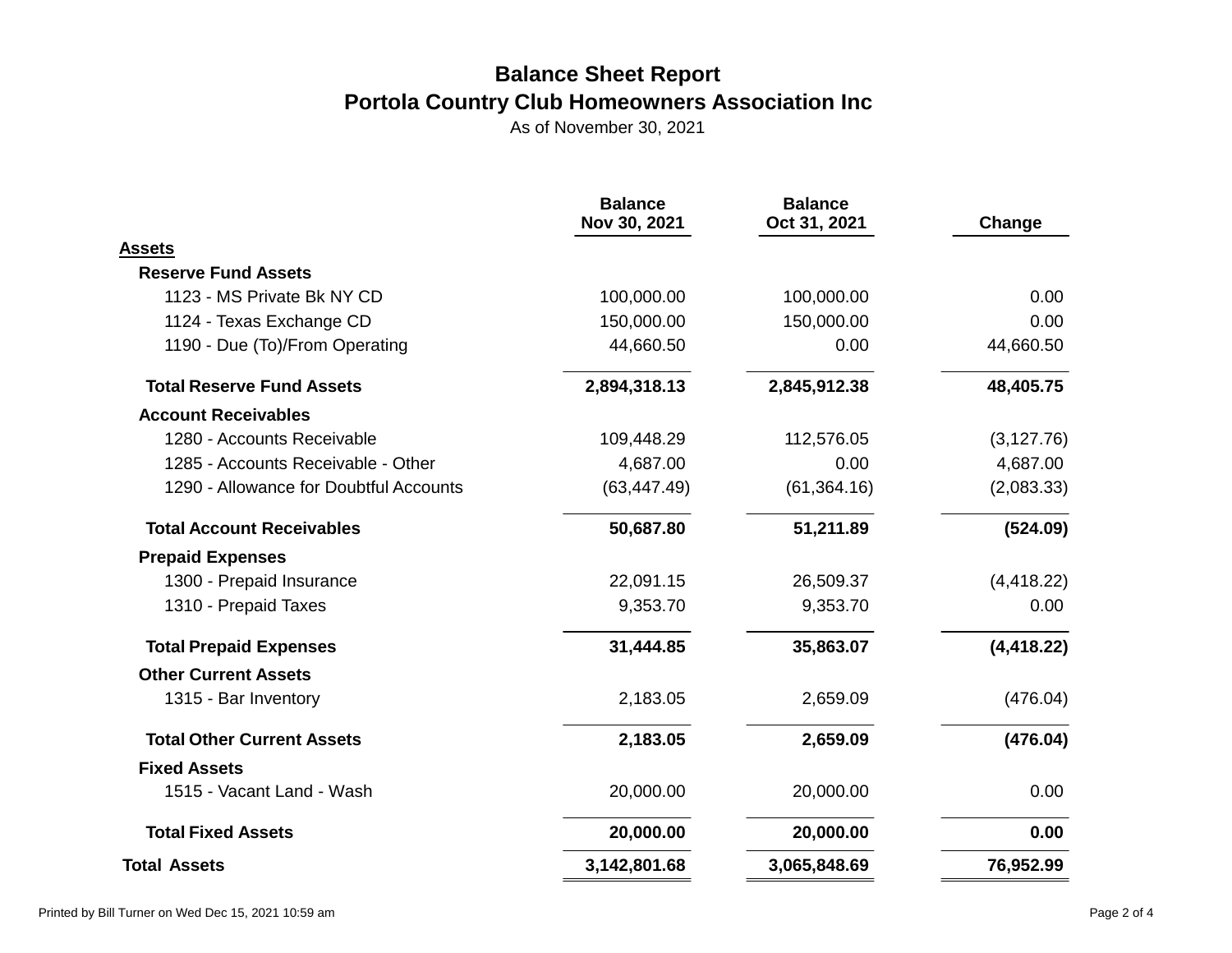|                                  | <b>Balance</b><br>Nov 30, 2021 | <b>Balance</b><br>Oct 31, 2021 | Change      |
|----------------------------------|--------------------------------|--------------------------------|-------------|
| <b>Liabilities</b>               |                                |                                |             |
| <b>Other Liabilities</b>         |                                |                                |             |
| 2001 - Prepaid Assesments        | 42,208.59                      | 49,329.99                      | (7, 121.40) |
| 2025 - Clubhouse Rental Deposits | 964.04                         | 964.04                         | 0.00        |
| 2030 - Bar Tips                  | 7,096.82                       | 7,281.07                       | (184.25)    |
| 2035 - Accrued Sales Tax         | 946.59                         | 609.07                         | 337.52      |
| 2795 - Tree Trimming Deposits    | 3,165.00                       | 0.00                           | 3,165.00    |
| 2796 - WRCA_                     | 1,467.09                       | 1,467.09                       | 0.00        |
| 2798 - Accrued Expenses          | 63,482.04                      | 35,847.50                      | 27,634.54   |
| <b>Total Other Liabilities</b>   | 119,330.17                     | 95,498.76                      | 23,831.41   |
| <b>Total Liabilities</b>         | 119,330.17                     | 95,498.76                      | 23,831.41   |
| <b>Owners' Equity</b>            |                                |                                |             |
| <b>Reserve Fund Liabilities</b>  |                                |                                |             |
| 4000 - Access System/Entry       | 12,120.22                      | 11,938.69                      | 181.53      |
| 4012 - Irrigation Controllers    | 216,406.60                     | 213,165.38                     | 3,241.22    |
| 4016 - Fences/Walls/Gates        | 644,751.72                     | 635,068.77                     | 9,682.95    |
| 4020 - Paint/Stucco              | 10,639.99                      | 10,480.63                      | 159.36      |
| 4025 - Electrical/Lighting       | 7,573.39                       | 7,459.96                       | 113.43      |
| 4026 - Golf Course               | 585,258.64                     | 578,685.38                     | 6,573.26    |
| 4035 - Golf Course Equipment     | 11,849.50                      | 9,479.60                       | 2,369.90    |
| 4040 - Golf Maintenance Yard     | 40,896.14                      | 40,283.62                      | 612.52      |
| 4055 - Landscape Replacement     | 13,816.09                      | 13,609.16                      | 206.93      |
| 4067 - Clubhouse                 | 212,202.66                     | 210,542.66                     | 1,660.00    |
| 4068 - HOA Office                | 22,412.31                      | 22,063.75                      | 348.56      |
| 4070 - Site Amenities            | 6,113.19                       | 6,021.63                       | 91.56       |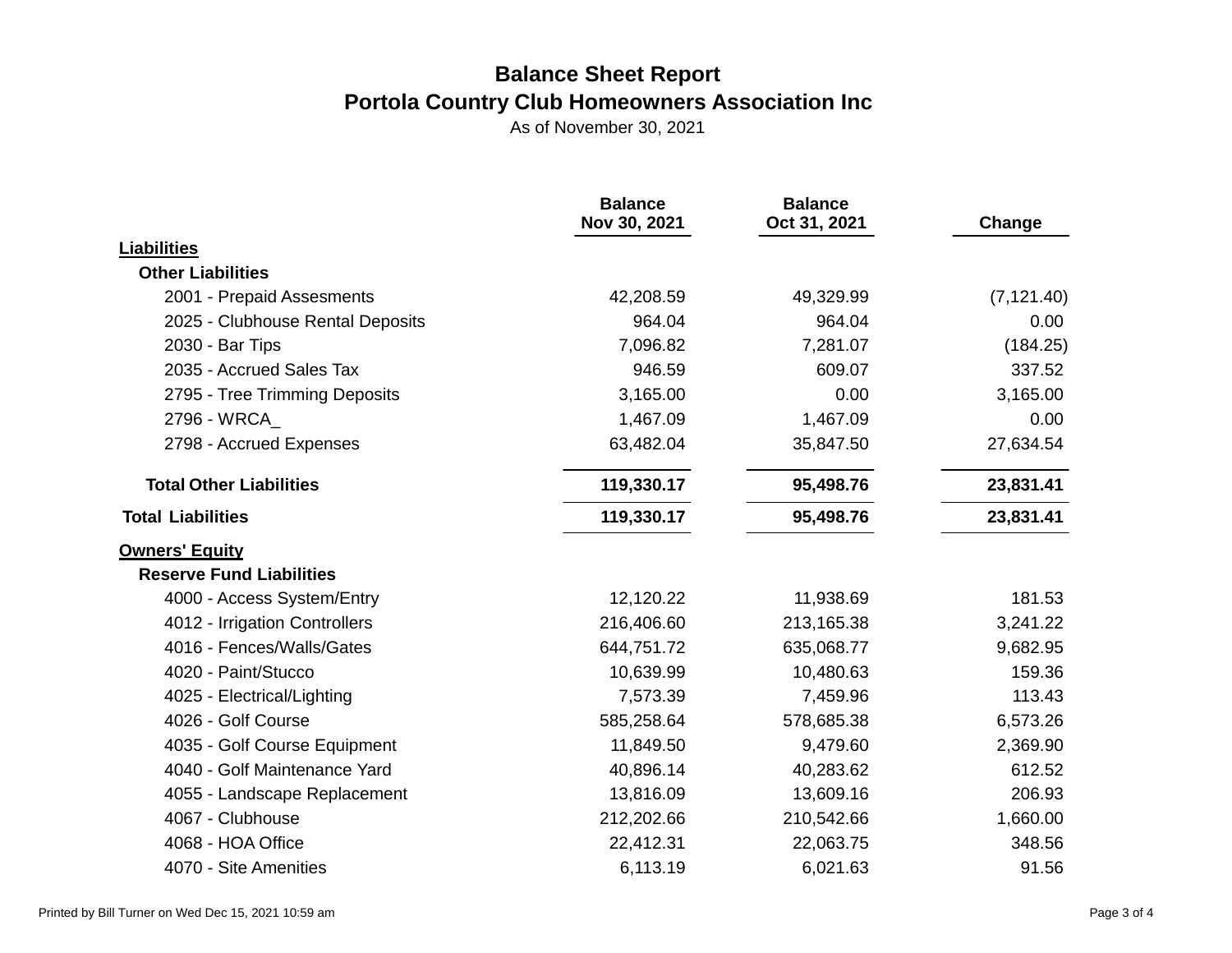|                                           | <b>Balance</b><br>Nov 30, 2021 | <b>Balance</b><br>Oct 31, 2021 | Change    |
|-------------------------------------------|--------------------------------|--------------------------------|-----------|
| <b>Owners' Equity</b>                     |                                |                                |           |
| <b>Reserve Fund Liabilities</b>           |                                |                                |           |
| 4075 - Asphalt/Concrete                   | 1,005,696.10                   | 987,728.59                     | 17,967.51 |
| 4080 - Pool/Spa                           | 9,500.94                       | 9,358.64                       | 142.30    |
| 4095 - Azurite Pool                       | 31,463.29                      | 30,992.05                      | 471.24    |
| 4096 - Bodie Pool                         | 20,602.41                      | 20,267.12                      | 335.29    |
| 4097 - Clubhouse Pool                     | 25,073.68                      | 24,698.14                      | 375.54    |
| 4142 - Signs                              | 8,506.12                       | 8,378.72                       | 127.40    |
| 4495 - Interest                           | 9,435.14                       | 5,689.89                       | 3,745.25  |
| <b>Total Reserve Fund Liabilities</b>     | 2,894,318.13<br>2,845,912.38   |                                | 48,405.75 |
| <b>Capital Funds</b>                      |                                |                                |           |
| 4997 - Capital Funds Transfers            | 39,595.37                      | 38,094.82                      | 1,500.55  |
| <b>Total Capital Funds</b>                | 39,595.37                      | 38,094.82                      | 1,500.55  |
| <b>Equity</b>                             |                                |                                |           |
| 4998 - Prior Year Equity                  | 135,954.81                     | 135,954.81                     | 0.00      |
| <b>Total Equity</b>                       | 135,954.81                     | 135,954.81                     | 0.00      |
| <b>Total Owners' Equity</b>               | 3,069,868.31                   | 3,019,962.01                   | 49,906.30 |
| Income / (Loss)                           | (46, 396.80)                   | (49, 612.08)                   | 3,215.28  |
| <b>Total Liabilities and Owner Equity</b> | 3,142,801.68                   | 3,065,848.69                   | 76,952.99 |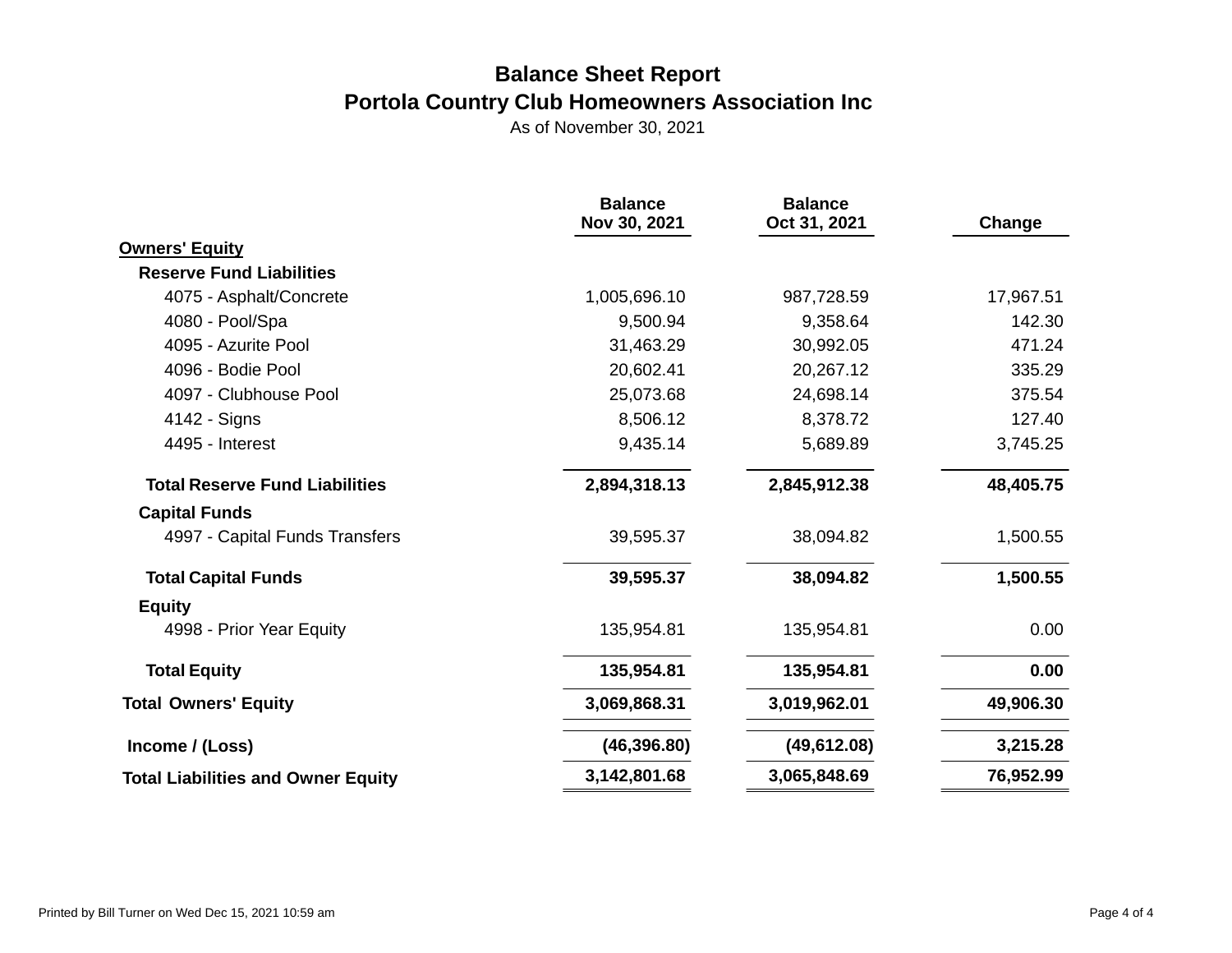November 01, 2021 thru November 30, 2021

|                                  | <b>Current Period -</b> |               |             |               | Year to Date (5 months) | Annual      | <b>Budget</b> |              |
|----------------------------------|-------------------------|---------------|-------------|---------------|-------------------------|-------------|---------------|--------------|
|                                  | <b>Actual</b>           | <b>Budget</b> | Variance    | <b>Actual</b> | <b>Budget</b>           | Variance    | <b>Budget</b> | Remaining    |
| <b>Income</b>                    |                         |               |             |               |                         |             |               |              |
| <b>Income</b>                    |                         |               |             |               |                         |             |               |              |
| 5010 - Regular Assessments       | 150,203.00              | 150,203.00    | 0.00        | 751,015.00    | 751,015.00              | 0.00        | 1,802,436.00  | 1,051,421.00 |
| 5016 - Cable Fee Income          | 23,465.33               | 23,465.34     | (0.01)      | 117,326.66    | 117,326.67              | (0.01)      | 281,584.00    | 164,257.34   |
| 5017 - Trash Fee Income          | 4,914.17                | 4,916.66      | (2.49)      | 24,570.24     | 24,583.33               | (13.09)     | 59,000.00     | 34,429.76    |
| 5030 - Interest Income-Operating | 3.55                    | 0.00          | 3.55        | 18.11         | 0.00                    | 18.11       | 0.00          | (18.11)      |
| 5031 - Interest Income-Reserve   | 3,745.25                | 0.00          | 3,745.25    | 9,435.14      | 0.00                    | 9,435.14    | 0.00          | (9,435.14)   |
| 5040 - Late Fees                 | 1,399.02                | 416.66        | 982.36      | 5,296.74      | 2,083.33                | 3,213.41    | 5,000.00      | (296.74)     |
| 5045 - Rental Processing Fees    | 100.00                  | 125.00        | (25.00)     | 100.00        | 625.00                  | (525.00)    | 1,500.00      | 1,400.00     |
| 5050 - Tree Trimming Owners      | 0.00                    | 0.00          | 0.00        | 8,294.33      | 0.00                    | 8,294.33    | 0.00          | (8, 294.33)  |
| 5052 - Admin/Collection Fees     | 100.00                  | 0.00          | 100.00      | 152.00        | 0.00                    | 152.00      | 0.00          | (152.00)     |
| 5053 - Delinquent Letter Fees    | 0.00                    | 0.00          | 0.00        | 190.00        | 0.00                    | 190.00      | 0.00          | (190.00)     |
| 5057 - Keys/Fobs                 | 5.00                    | 0.00          | 5.00        | 5.00          | 0.00                    | 5.00        | 0.00          | (5.00)       |
| 5105 - Attorney/Collection Fees  | 174.00                  | 0.00          | 174.00      | 522.00        | 0.00                    | 522.00      | 0.00          | (522.00)     |
| 5160 - Bar Income                | 3,030.00                | 1,416.66      | 1,613.34    | 10,888.94     | 7,083.33                | 3,805.61    | 17,000.00     | 6,111.06     |
| 5161 - Cafe Income               | 883.00                  | 0.00          | 883.00      | 1,325.00      | 0.00                    | 1,325.00    | 0.00          | (1,325.00)   |
| 5161-1 - Cafe Tips               | 149.00                  | 0.00          | 149.00      | 149.00        | 0.00                    | 149.00      | 0.00          | (149.00)     |
| 5162 - Gate Cards/Copies         | 850.00                  | 416.66        | 433.34      | 1,700.00      | 2,083.33                | (383.33)    | 5,000.00      | 3,300.00     |
| 5163 - Sentinel/Directory        | 4,230.00                | 1,000.00      | 3,230.00    | 4,230.00      | 5,000.00                | (770.00)    | 12,000.00     | 7,770.00     |
| 5164 - Golf Fee Income           | 530.00                  | 1,666.66      | (1, 136.66) | 755.00        | 8,333.33                | (7,578.33)  | 20,000.00     | 19,245.00    |
| 5165 - Golf Balls/Tees Income    | 64.00                   | 83.34         | (19.34)     | 109.00        | 416.67                  | (307.67)    | 1,000.00      | 891.00       |
| 5166 - Parking - RV              | 225.00                  | 1,666.66      | (1,441.66)  | 8,355.00      | 8,333.33                | 21.67       | 20,000.00     | 11,645.00    |
| <b>Total Income</b>              | 194,070.32              | 185,376.64    | 8,693.68    | 944,437.16    | 926,883.32              | 17,553.84   | 2,224,520.00  | 1,280,082.84 |
| <b>Total Income</b>              | 194,070.32              | 185,376.64    | 8,693.68    | 944,437.16    | 926,883.32              | 17,553.84   | 2,224,520.00  | 1,280,082.84 |
| <b>Expense</b>                   |                         |               |             |               |                         |             |               |              |
| <b>Administration Expenses</b>   |                         |               |             |               |                         |             |               |              |
| 6020 - Bank Charges-Operating    | 34.00                   | 25.00         | 9.00        | 34.00         | 125.00                  | (91.00)     | 300.00        | 266.00       |
| 6035 - Office Supplies           | 247.05                  | 416.66        | (169.61)    | 3,385.10      | 2,083.33                | 1,301.77    | 5,000.00      | 1,614.90     |
| 6035-1 - Postage                 | 458.72                  | 416.66        | 42.06       | 963.62        | 2,083.33                | (1, 119.71) | 5,000.00      | 4,036.38     |
| 6035-2 - Photocopy Costs         | 0.00                    | 535.00        | (535.00)    | 765.60        | 2,675.00                | (1,909.40)  | 6,420.00      | 5,654.40     |

Printed by Bill Turner on Wed Dec 15, 2021 10:59 am **Page 1 of 5** and the US of 5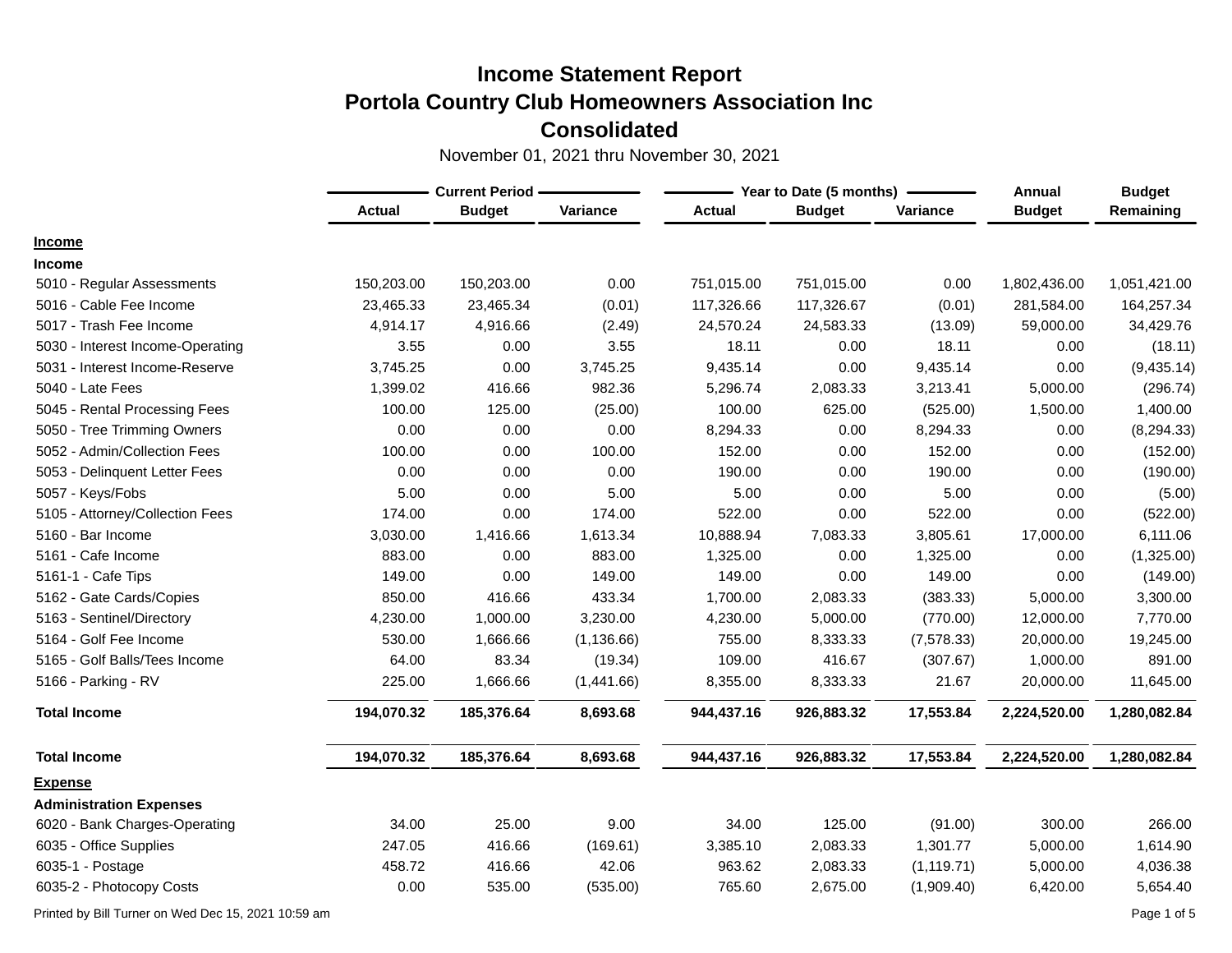|                                                | <b>Current Period -</b> |               |            |               | Year to Date (5 months) | Annual     | <b>Budget</b> |            |
|------------------------------------------------|-------------------------|---------------|------------|---------------|-------------------------|------------|---------------|------------|
|                                                | <b>Actual</b>           | <b>Budget</b> | Variance   | <b>Actual</b> | <b>Budget</b>           | Variance   | <b>Budget</b> | Remaining  |
| <b>Expense</b>                                 |                         |               |            |               |                         |            |               |            |
| <b>Administration Expenses</b>                 |                         |               |            |               |                         |            |               |            |
| 6035-3 - Printing                              | 498.25                  | 385.84        | 112.41     | 2,264.36      | 1,929.17                | 335.19     | 4,630.00      | 2,365.64   |
| 6036 - Computer Service                        | 0.00                    | 0.00          | 0.00       | 262.50        | 0.00                    | 262.50     | 0.00          | (262.50)   |
| - Office Repairs & Maintenance<br>6038         | 78.64                   | 83.34         | (4.70)     | 91.09         | 416.67                  | (325.58)   | 1,000.00      | 908.91     |
| 6040 - Management Services                     | 3,250.00                | 3,250.00      | 0.00       | 16,250.00     | 16,250.00               | 0.00       | 39,000.00     | 22,750.00  |
| 6041 - Management-Additional                   | 0.00                    | 250.00        | (250.00)   | 0.00          | 1,250.00                | (1,250.00) | 3,000.00      | 3,000.00   |
| 6043 - On-Site Staff/Payroll                   | 18,475.73               | 19,791.66     | (1,315.93) | 103,724.32    | 98,958.33               | 4,765.99   | 237,500.00    | 133,775.68 |
| 6050 - Fees & Licenses                         | 0.00                    | 462.50        | (462.50)   | 2,436.00      | 2,312.50                | 123.50     | 5,550.00      | 3,114.00   |
| 6053 - Delinquent Letter Charges               | 522.00                  | 366.66        | 155.34     | 1,452.00      | 1,833.33                | (381.33)   | 4,400.00      | 2,948.00   |
| 6055 - Attorney Fees                           | 1,132.50                | 1,250.00      | (117.50)   | 20,368.00     | 6,250.00                | 14,118.00  | 15,000.00     | (5,368.00) |
| 6055-1 - Attorney Fees - Wash                  | (5,536.72)              | 833.34        | (6,370.06) | 9,394.18      | 4,166.67                | 5,227.51   | 10,000.00     | 605.82     |
| 6061 - Board Meeting Expenses                  | 0.00                    | 208.34        | (208.34)   | 25.77         | 1,041.67                | (1,015.90) | 2,500.00      | 2,474.23   |
| 6071 - Office IT Expenses                      | 150.00                  | 208.34        | (58.34)    | 3,221.09      | 1,041.67                | 2,179.42   | 2,500.00      | (721.09)   |
| 6072-1 - Annual Directory                      | 0.00                    | 166.66        | (166.66)   | 0.00          | 833.33                  | (833.33)   | 2,000.00      | 2,000.00   |
| 6077 - Bad Debt/Write Off                      | 2,083.33                | 2,083.34      | (0.01)     | 3,518.96      | 10,416.67               | (6,897.71) | 25,000.00     | 21,481.04  |
| 6078 - Professional Services                   | 0.00                    | 0.00          | 0.00       | 2,020.50      | 0.00                    | 2,020.50   | 0.00          | (2,020.50) |
| 6085 - Miscellaneous Administration            | 0.00                    | 0.00          | 0.00       | (292.80)      | 0.00                    | (292.80)   | 0.00          | 292.80     |
| <b>Total Administration Expenses</b>           | 21,393.50               | 30,733.34     | (9,339.84) | 169,884.29    | 153,666.67              | 16,217.62  | 368,800.00    | 198,915.71 |
| Landscape                                      |                         |               |            |               |                         |            |               |            |
| 6405 - Common Area Landscape Maint.            | 2,500.00                | 2,600.00      | (100.00)   | 12,255.00     | 13,000.00               | (745.00)   | 31,200.00     | 18,945.00  |
| 6410 - Materials, Seed, Fertilizer & Chemicals | (4,453.50)              | 291.66        | (4,745.16) | 5,754.00      | 1,458.33                | 4,295.67   | 3,500.00      | (2,254.00) |
| 6420 - Irrigation Repairs                      | 5.74                    | 0.00          | 5.74       | 189.27        | 0.00                    | 189.27     | 0.00          | (189.27)   |
| 6425 - Tree Maintenance                        | 0.00                    | 333.34        | (333.34)   | 2,292.50      | 1,666.67                | 625.83     | 4,000.00      | 1,707.50   |
| 6427 - Tree Maintenance Owners                 | 0.00                    | 0.00          | 0.00       | 8,855.00      | 0.00                    | 8,855.00   | 0.00          | (8,855.00) |
| 6435 - Common Area Landscape Contingency       | 4,576.00                | 0.00          | 4,576.00   | 4,576.00      | 0.00                    | 4,576.00   | 0.00          | (4,576.00) |
| <b>Total Landscape</b>                         | 2,628.24                | 3,225.00      | (596.76)   | 33,921.77     | 16,125.00               | 17,796.77  | 38,700.00     | 4,778.23   |
| Maintenance                                    |                         |               |            |               |                         |            |               |            |
| 6510 - Electrical Repair & Maint.              | 0.00                    | 375.00        | (375.00)   | 1,547.00      | 1,875.00                | (328.00)   | 4,500.00      | 2,953.00   |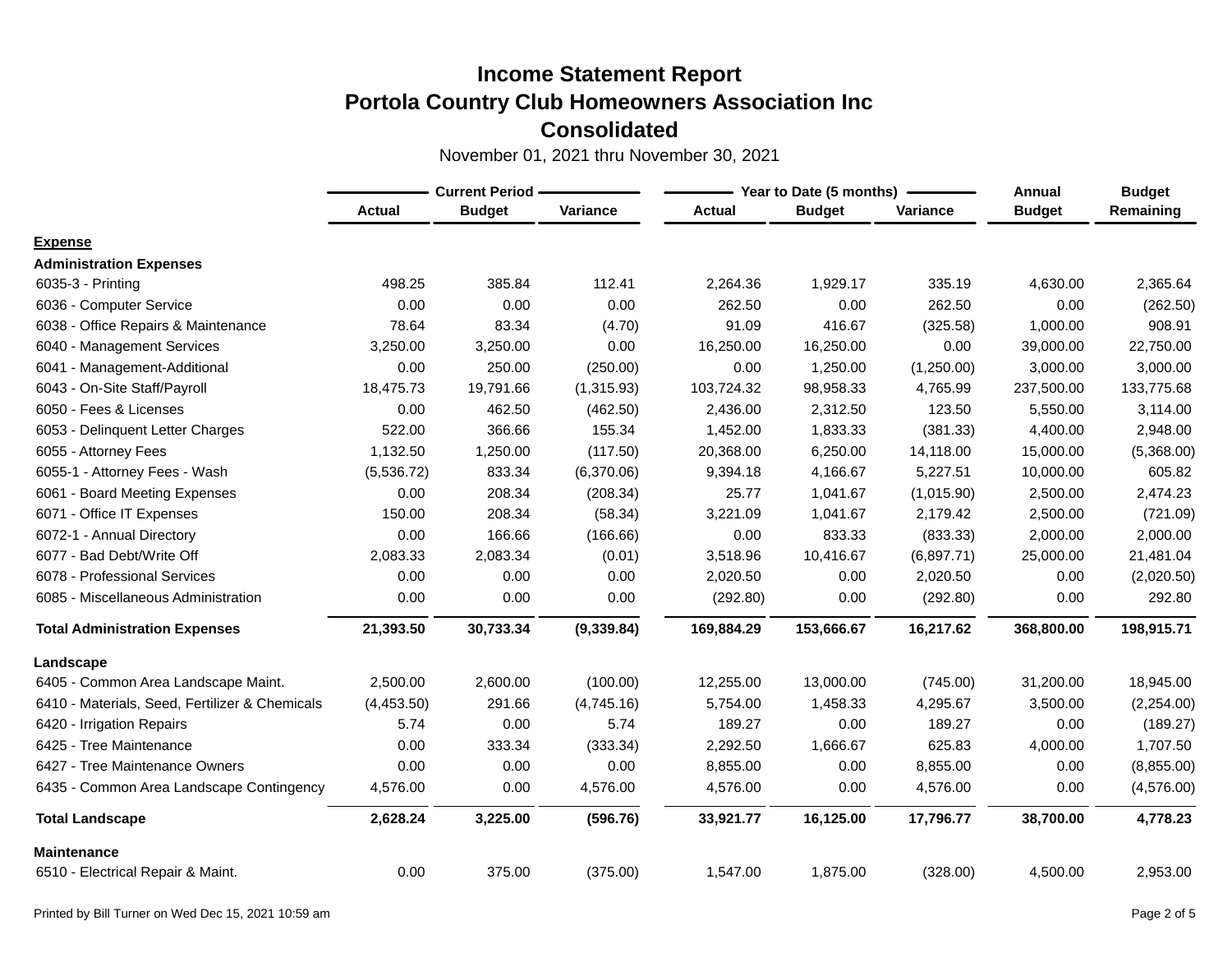|                                   | <b>Current Period -</b> |               |          |               | Year to Date (5 months) | Annual      | <b>Budget</b> |            |
|-----------------------------------|-------------------------|---------------|----------|---------------|-------------------------|-------------|---------------|------------|
|                                   | <b>Actual</b>           | <b>Budget</b> | Variance | <b>Actual</b> | <b>Budget</b>           | Variance    | <b>Budget</b> | Remaining  |
| <b>Expense</b>                    |                         |               |          |               |                         |             |               |            |
| <b>Maintenance</b>                |                         |               |          |               |                         |             |               |            |
| 6515 - Gates/Fences               | 0.00                    | 666.66        | (666.66) | 416.28        | 3,333.33                | (2,917.05)  | 8,000.00      | 7,583.72   |
| 6520 - Maintenance Supplies       | 383.30                  | 0.00          | 383.30   | 383.30        | 0.00                    | 383.30      | 0.00          | (383.30)   |
| 6530 - Disaster Supplies          | 0.00                    | 8.34          | (8.34)   | 0.00          | 41.67                   | (41.67)     | 100.00        | 100.00     |
| 6531 - Homeowner Dumpster         | 1,068.68                | 375.00        | 693.68   | 3,500.83      | 1,875.00                | 1,625.83    | 4,500.00      | 999.17     |
| 6540 - Plumbing                   | 836.65                  | 0.00          | 836.65   | 836.65        | 0.00                    | 836.65      | 0.00          | (836.65)   |
| 6550 - Janitorial Service         | 1,850.00                | 1,833.34      | 16.66    | 8,600.00      | 9,166.67                | (566.67)    | 22,000.00     | 13,400.00  |
| 6551 - Janitorial Supplies        | 0.00                    | 250.00        | (250.00) | 673.01        | 1,250.00                | (576.99)    | 3,000.00      | 2,326.99   |
| 6555 - Pest Control               | 420.00                  | 208.34        | 211.66   | 990.00        | 1,041.67                | (51.67)     | 2,500.00      | 1,510.00   |
| 6570 - Pool/Spa Service           | 2,700.00                | 1,425.00      | 1,275.00 | 11,227.97     | 7,125.00                | 4,102.97    | 17,100.00     | 5,872.03   |
| 6575 - Pool/Spa Repairs           | 195.66                  | 583.34        | (387.68) | 3,883.10      | 2,916.67                | 966.43      | 7,000.00      | 3,116.90   |
| 6580 - Pool/Spa Extras            | 2,073.52                | 0.00          | 2,073.52 | 2,462.12      | 0.00                    | 2,462.12    | 0.00          | (2,462.12) |
| 6585 - Wash Maintenance           | 0.00                    | 666.66        | (666.66) | 0.00          | 3,333.33                | (3,333.33)  | 8,000.00      | 8,000.00   |
| 6586 - Wash Professional          | 0.00                    | 208.34        | (208.34) | 2,980.00      | 1,041.67                | 1,938.33    | 2,500.00      | (480.00)   |
| 6590 - Streets & Park Maintenance | 0.00                    | 666.66        | (666.66) | 2,505.00      | 3,333.33                | (828.33)    | 8,000.00      | 5,495.00   |
| 6595 - Building Repair & Maint.   | 1,422.90                | 1,166.66      | 256.24   | 7,323.63      | 5,833.33                | 1,490.30    | 14,000.00     | 6,676.37   |
| 6596 - RV Lot Repair & Maint.     | 312.00                  | 250.00        | 62.00    | 312.00        | 1,250.00                | (938.00)    | 3,000.00      | 2,688.00   |
| <b>Total Maintenance</b>          | 11,262.71               | 8,683.34      | 2,579.37 | 47,640.89     | 43,416.67               | 4,224.22    | 104,200.00    | 56,559.11  |
| <b>Property Protection</b>        |                         |               |          |               |                         |             |               |            |
| 6605 - Entry Gate Maintenance     | 0.00                    | 0.00          | 0.00     | 596.14        | 0.00                    | 596.14      | 0.00          | (596.14)   |
| 6610 - Entry Gate Extras          | 0.00                    | 0.00          | 0.00     | 3,663.50      | 0.00                    | 3,663.50    | 0.00          | (3,663.50) |
| 6620 - Property Protection        | 2,468.00                | 1,129.66      | 1,338.34 | 9,708.00      | 5,648.33                | 4,059.67    | 13,556.00     | 3,848.00   |
| <b>Total Property Protection</b>  | 2,468.00                | 1,129.66      | 1,338.34 | 13,967.64     | 5,648.33                | 8,319.31    | 13,556.00     | (411.64)   |
| <b>Utilities Expenses</b>         |                         |               |          |               |                         |             |               |            |
| 6700 - Water-Common Area          | 1,131.89                | 858.34        | 273.55   | 8,081.63      | 4,291.67                | 3,789.96    | 10,300.00     | 2,218.37   |
| 6705 - Electric-Common Area       | 8,961.79                | 3,750.00      | 5,211.79 | 45,584.62     | 18,750.00               | 26,834.62   | 45,000.00     | (584.62)   |
| 6710 - Gas                        | 8,254.81                | 2,500.00      | 5,754.81 | 10,934.99     | 12,500.00               | (1,565.01)  | 30,000.00     | 19,065.01  |
| 6715 - Bulk Cable Services        | 23,036.81               | 23,465.34     | (428.53) | 115,183.85    | 117,326.67              | (2, 142.82) | 281,584.00    | 166,400.15 |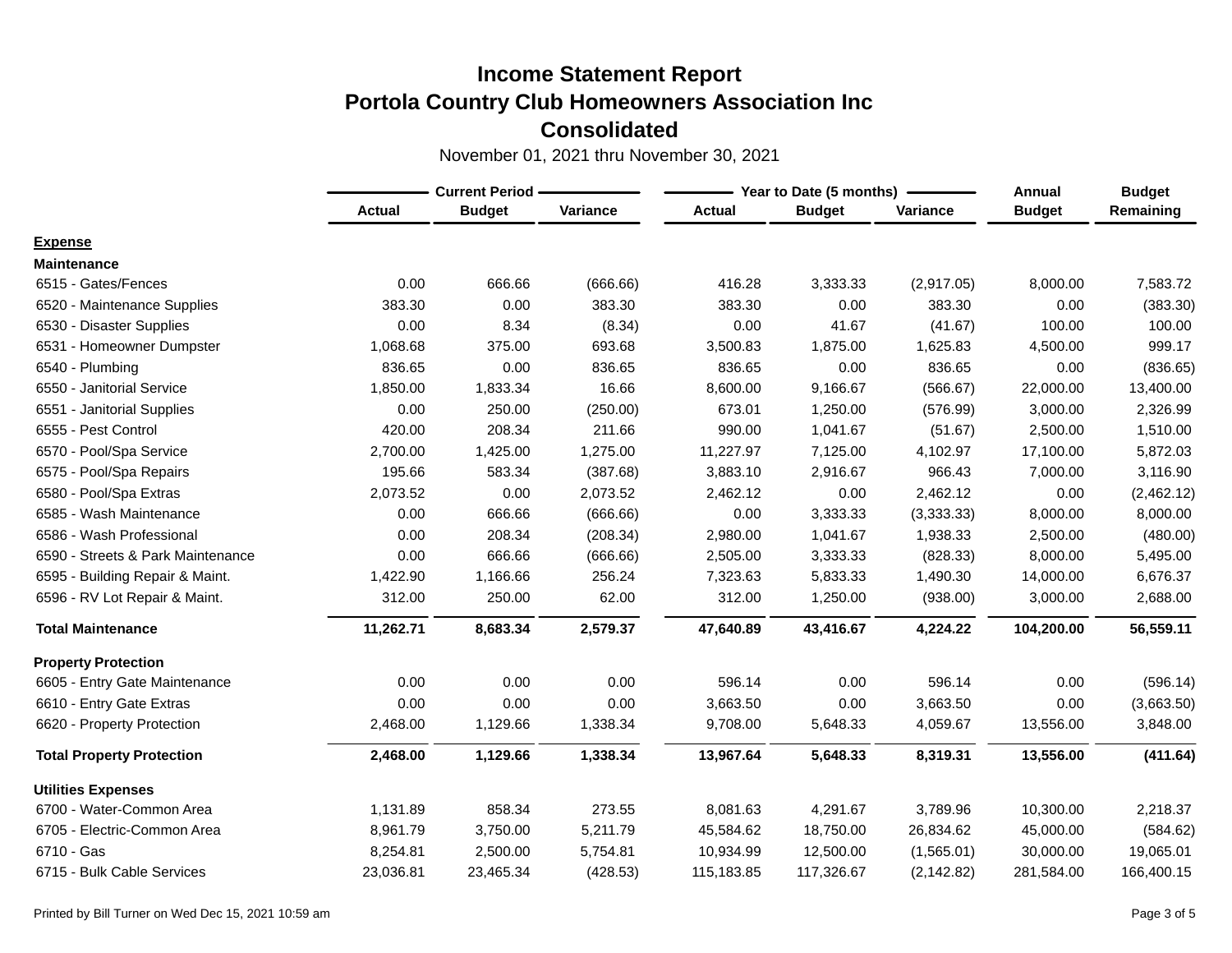|                                 | <b>Current Period -</b> |               |            |               | Year to Date (5 months) | Annual     | <b>Budget</b> |            |
|---------------------------------|-------------------------|---------------|------------|---------------|-------------------------|------------|---------------|------------|
|                                 | <b>Actual</b>           | <b>Budget</b> | Variance   | <b>Actual</b> | <b>Budget</b>           | Variance   | <b>Budget</b> | Remaining  |
| <b>Expense</b>                  |                         |               |            |               |                         |            |               |            |
| <b>Utilities Expenses</b>       |                         |               |            |               |                         |            |               |            |
| 6720 - Telephone                | 0.00                    | 350.00        | (350.00)   | 0.00          | 1,750.00                | (1,750.00) | 4,200.00      | 4,200.00   |
| 6725 - Refuse                   | 4,725.53                | 4,916.66      | (191.13)   | 23,627.65     | 24,583.33               | (955.68)   | 59,000.00     | 35,372.35  |
| 6735 - Internet                 | 130.00                  | 441.66        | (311.66)   | 2,483.57      | 2,208.33                | 275.24     | 5,300.00      | 2,816.43   |
| <b>Total Utilities Expenses</b> | 46,240.83               | 36,282.00     | 9,958.83   | 205,896.31    | 181,410.00              | 24,486.31  | 435,384.00    | 229,487.69 |
| <b>Insurance Expenses</b>       |                         |               |            |               |                         |            |               |            |
| 6800 - Insurance Master Policy  | 4,418.22                | 3,916.66      | 501.56     | 22,091.10     | 19,583.33               | 2,507.77   | 47,000.00     | 24,908.90  |
| 6830 - Health Insurance         | 0.00                    | 0.00          | 0.00       | (81.84)       | 0.00                    | (81.84)    | 0.00          | 81.84      |
| <b>Total Insurance Expenses</b> | 4,418.22                | 3,916.66      | 501.56     | 22,009.26     | 19,583.33               | 2,425.93   | 47,000.00     | 24,990.74  |
| <b>Taxes Expenses</b>           |                         |               |            |               |                         |            |               |            |
| 6850 - Federal Taxes            | 0.00                    | 333.34        | (333.34)   | 0.00          | 1,666.67                | (1,666.67) | 4,000.00      | 4,000.00   |
| 6860 - State Income Tax         | 0.00                    | 166.66        | (166.66)   | 0.00          | 833.33                  | (833.33)   | 2,000.00      | 2,000.00   |
| 6880 - Property Tax             | 713.30                  | 62.50         | 650.80     | 799.07        | 312.50                  | 486.57     | 750.00        | (49.07)    |
| <b>Total Taxes Expenses</b>     | 713.30                  | 562.50        | 150.80     | 799.07        | 2,812.50                | (2,013.43) | 6,750.00      | 5,950.93   |
| Bar & Cafe                      |                         |               |            |               |                         |            |               |            |
| 6905 - Bar License              | 0.00                    | 56.66         | (56.66)    | 0.00          | 283.33                  | (283.33)   | 680.00        | 680.00     |
| 6910 - Bar Sales Tax            | 234.83                  | 100.00        | 134.83     | 843.90        | 500.00                  | 343.90     | 1,200.00      | 356.10     |
| 6915 - Bar Supplies             | 0.00                    | 166.66        | (166.66)   | 0.00          | 833.33                  | (833.33)   | 2,000.00      | 2,000.00   |
| 6920 - Beverage Supplies        | 2,498.65                | 416.66        | 2,081.99   | 4,277.52      | 2,083.33                | 2,194.19   | 5,000.00      | 722.48     |
| 6925 - Repairs & Maintenance    | 0.00                    | 83.34         | (83.34)    | 0.00          | 416.67                  | (416.67)   | 1,000.00      | 1,000.00   |
| 6930 - Cafe                     | 669.00                  | 0.00          | 669.00     | 669.00        | 0.00                    | 669.00     | 0.00          | (669.00)   |
| 6932 - Cafe Sales Tax           | 102.69                  | 0.00          | 102.69     | 102.69        | 0.00                    | 102.69     | 0.00          | (102.69)   |
| <b>Total Bar &amp; Cafe</b>     | 3,505.17                | 823.32        | 2,681.85   | 5,893.11      | 4,116.66                | 1,776.45   | 9,880.00      | 3,986.89   |
| <b>Golf Course</b>              |                         |               |            |               |                         |            |               |            |
| 7005 - Starters                 | 0.00                    | 1,666.66      | (1,666.66) | 0.00          | 8,333.33                | (8,333.33) | 20,000.00     | 20,000.00  |
| 7010 - Golf Course Maintenance  | 31,450.00               | 30,650.00     | 800.00     | 155,238.00    | 153,250.00              | 1,988.00   | 367,800.00    | 212,562.00 |